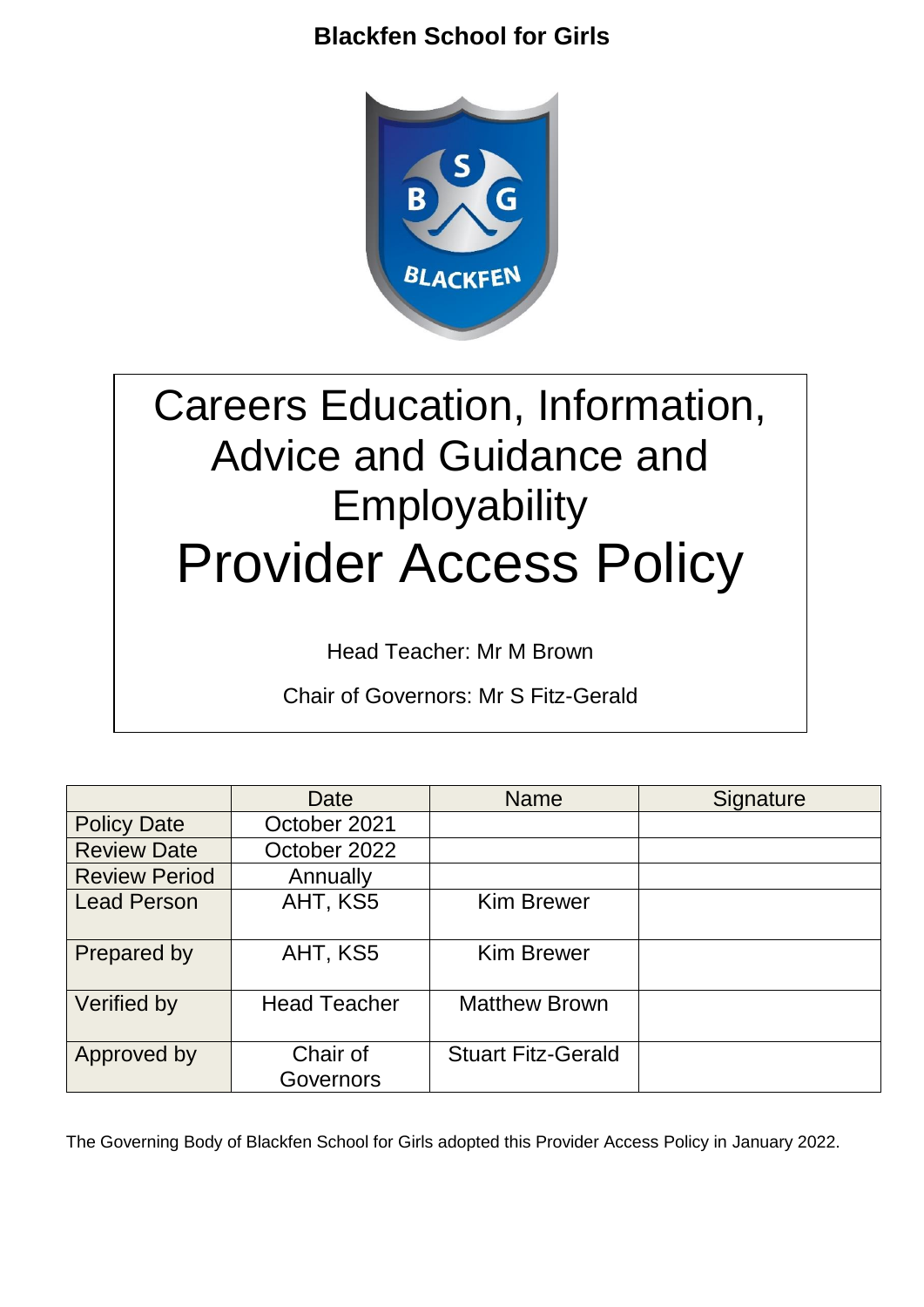This policy sets out the school's arrangements for managing the access of providers to students at the school for the purposes of giving them information about the provider's education or training offer. This complies with the school's legal obligation under Section 42B of the Education Act 1997.

#### **Student Entitlement**

- All students in years 8-13 are entitled: to find out about technical education qualifications and apprenticeship opportunities, as part of a careers programme which provides information on the full range of education and training options available at each transition point.
- Hear from a range of local providers about the opportunities they offer, including technical education and apprenticeships.
- Understand how to make applications for the full range of academic and technical courses.

#### **Management of provider access requests**

A provider wishing to request access should contact: Mrs Kellie Smith, Careers and Work Experience Co-ordinator Email: ksm@blackfen.bexley.sch.uk

#### **Opportunities for access**

A number of events, integrated into the school careers programme, will offer providers an opportunity to come into school to speak to students and/or parents/carers. This includes the following (not an exhaustive list as we regularly host providers on an ad hoc basis).

Please contact the careers department to identify an appropriate opportunity to conduct a visit. Whilst every effort will be made to support providers accessing Blackfen School for Girls students, the school will reserve the right to withdraw this opportunity, especially if the school decides the student entitlement criteria above are not being met.

| Year | <b>Autumn Term</b>                                                                                                                               | <b>Spring Term</b>                                                                                                                                                                                                                                                | <b>Summer Term</b>                                                                                                                                     |
|------|--------------------------------------------------------------------------------------------------------------------------------------------------|-------------------------------------------------------------------------------------------------------------------------------------------------------------------------------------------------------------------------------------------------------------------|--------------------------------------------------------------------------------------------------------------------------------------------------------|
| 8    | <b>Guest Speakers -</b><br>$\bullet$<br>Opportunities for<br>students to encounter<br>employers and<br>further and higher<br>education providers | <b>Careers Challenge</b><br>$\bullet$<br>Day<br>Presentation by<br><b>Prospects Careers</b><br>Advisor<br>New Kudos-<br>careers software<br>programme<br><b>STEM</b> activity<br>$\bullet$<br>session: external<br>providers<br><b>Careers Forum</b><br>$\bullet$ | Discover Days - a<br>$\bullet$<br>selection of vocational<br>based workshops<br>delivered by outside<br>agencies<br><b>Parent Evening</b>              |
| 9    | <b>Guest Speakers -</b><br>$\bullet$<br>Opportunities for<br>students to encounter<br>employers and<br>further and higher<br>education providers | Small group<br>$\bullet$<br>sessions with<br><b>Prospects Careers</b><br>Advisor<br>1-2-1 career<br>sessions with<br><b>Prospects Careers</b><br>Advisor for SEND,<br>LAC, FSM & PP<br>students.<br>Year 9 Options<br>Evening                                     | Discover Days - a<br>$\bullet$<br>selection of vocational<br>based workshops<br>delivered by outside<br>agencies<br>Introduction to work<br>experience |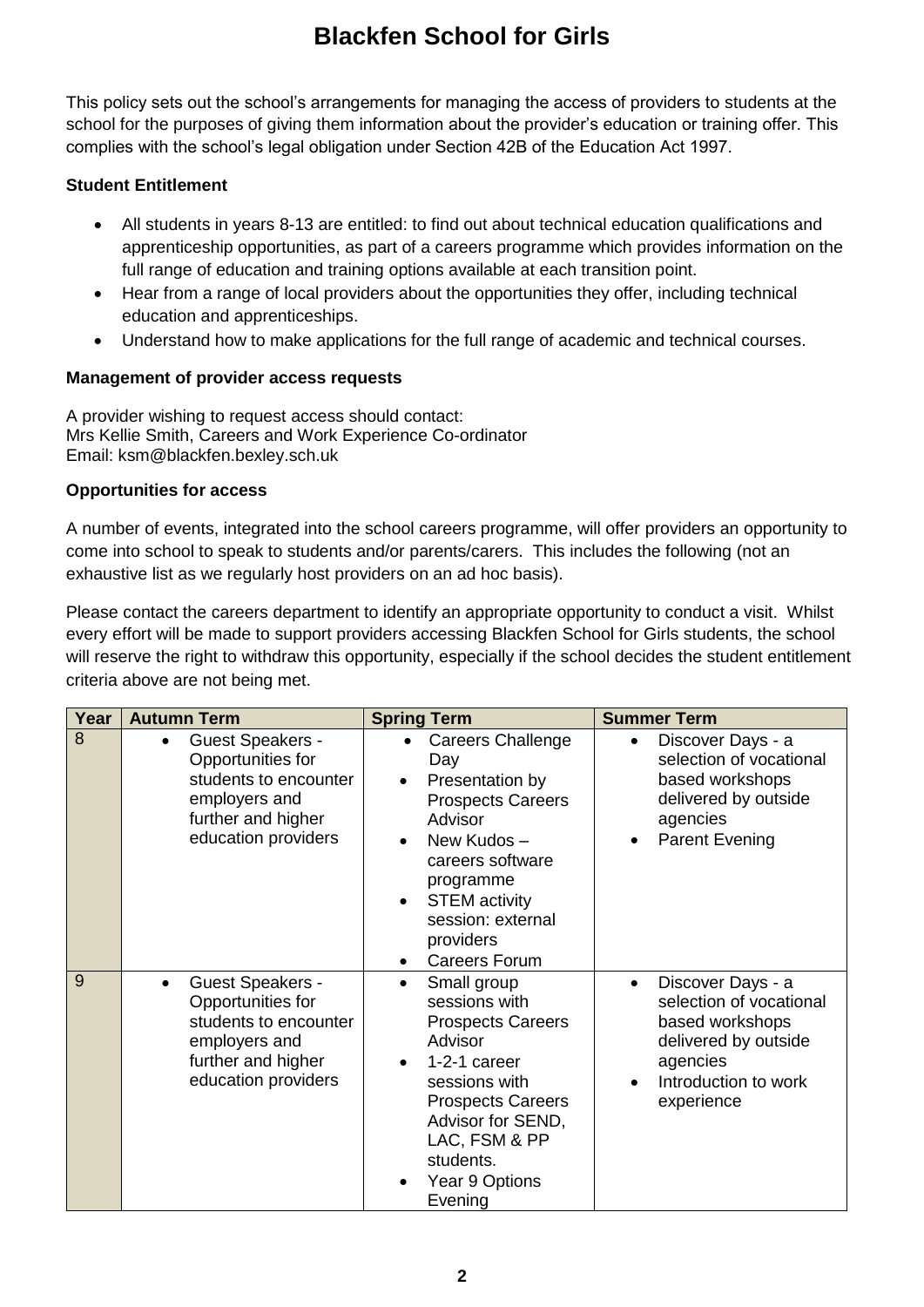| 10 | <b>Careers Co-ordinator</b><br>supports students in<br>finding work<br>experience<br>placements<br>Lunchtime career<br>sessions<br><b>Parent Information</b><br>Evening                                                                                                                                    | Year 9 parent<br>$\bullet$<br>Evening<br>New Kudos -<br>careers software<br>programme<br><b>Careers Forum</b><br><b>Parent Evening</b><br>$\bullet$<br>Lunchtime careers<br>sessions<br><b>Careers Forum</b>                                                                                                                                                     | Small group sessions<br>$\bullet$<br>with Prospects Careers<br>Advisor - post-16<br>choices<br>1-2-1 career sessions<br>with Prospects Careers<br>Advisor for SEND,<br>LAC, FSM & Pupil<br>Premium students.<br><b>Work Experience</b><br>Challenge Day<br>New Kudos - careers<br>software programme<br>Rah Rah Theatre<br>Company - WexFactor<br>Rah Rah Theatre -<br>Communication<br>Workshop<br>2 week work<br>experience placement |
|----|------------------------------------------------------------------------------------------------------------------------------------------------------------------------------------------------------------------------------------------------------------------------------------------------------------|------------------------------------------------------------------------------------------------------------------------------------------------------------------------------------------------------------------------------------------------------------------------------------------------------------------------------------------------------------------|-----------------------------------------------------------------------------------------------------------------------------------------------------------------------------------------------------------------------------------------------------------------------------------------------------------------------------------------------------------------------------------------------------------------------------------------|
| 11 | <b>Work Experience</b><br>$\bullet$<br>Debriefing session<br>Post-16 Open<br>Evening<br>Group meetings with<br>transition co-ordinator<br>1-2-1 career sessions<br>$\bullet$<br>with Prospects<br><b>Careers Advisor to</b><br>explore post-16<br>choices and career<br>pathways offered to<br>all year 11 | Intensive job and<br>$\bullet$<br>apprenticeship<br>search activities.<br>Activities arranged<br>as part of National<br>Apprenticeship<br>Week.<br>Follow up meetings<br>$\bullet$<br>with transition co-<br>ordinator<br>Sixth Form taster<br>programme<br>Sixth Form subject<br>selection meetings<br>with LT<br><b>Careers Forum</b><br><b>Parent Evening</b> | Apprenticeship talk by<br>$\bullet$<br>transition co-ordinator<br><b>Prospects Careers</b><br>Adviser to provide<br>tailored support where<br>needed                                                                                                                                                                                                                                                                                    |
| 12 | 'Next Steps' workshop<br>day:<br>UCAS/apprenticeship<br>information<br><b>Parent Information</b><br>Evening                                                                                                                                                                                                | University<br>$\bullet$<br><b>Information Evening</b><br><b>UCAS</b> convention<br><b>Careers Forum</b><br>Top universities<br>conference                                                                                                                                                                                                                        | <b>Sussex university Trip</b><br>University Open days<br>and taster course<br><b>UCAS</b> workshop                                                                                                                                                                                                                                                                                                                                      |